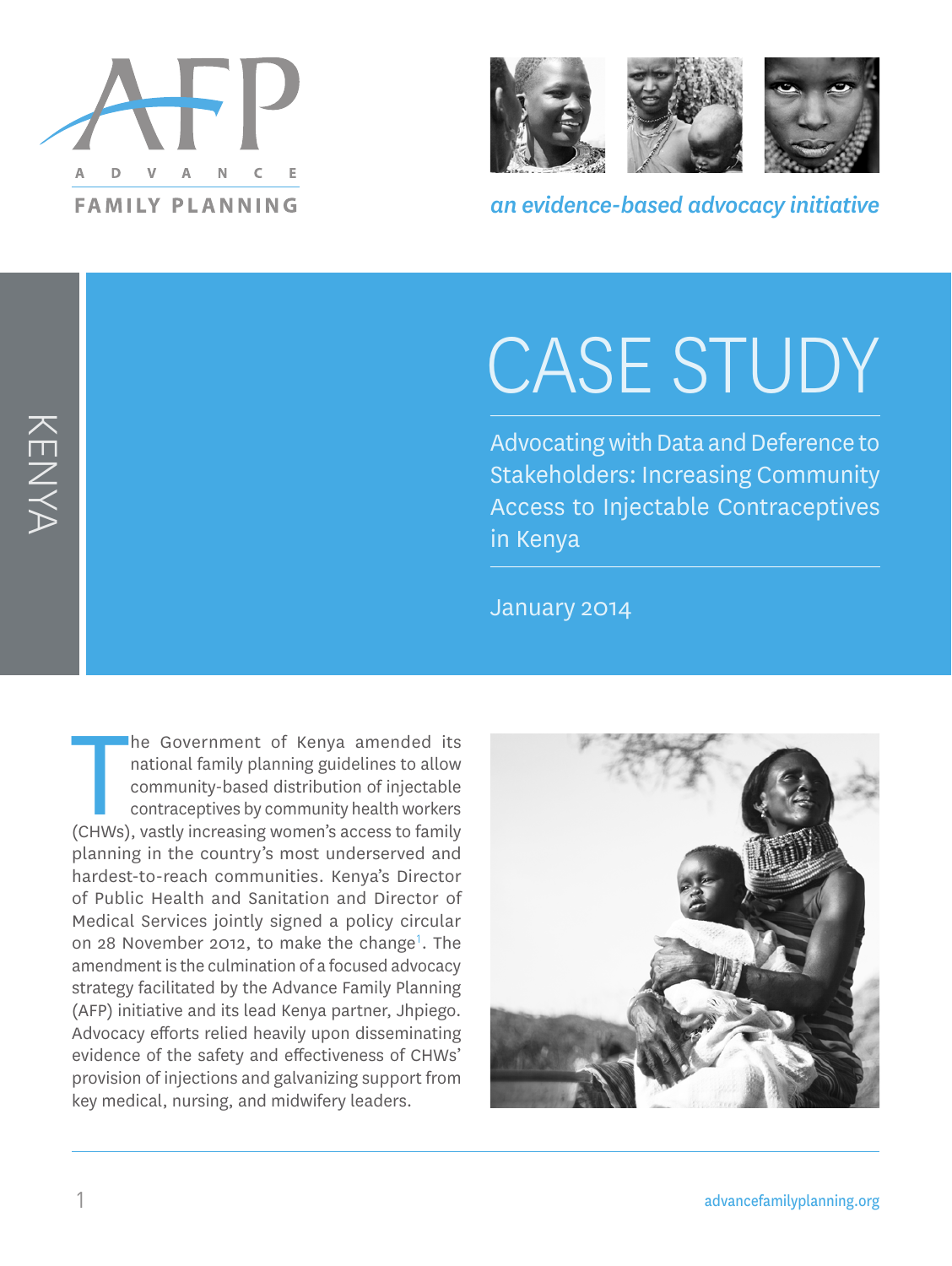# The Need for Injectable Contraceptives

According to Kenya's most recent Demographic and Health Survey, over one in four women (26%) have an unmet need for family planning, i.e., they would like to prevent or delay pregnancy, but are not using contraception. The national contraceptive prevalence rate (CPR) is 46%, meaning that less than half of currently married women aged 15-49 are using a method of contraception. Regionally, the CPR ranges widely, from 67% in the Central Province to 4% in the North Eastern Province<sup>2</sup>.

These stark regional disparities have been attributed to, among other things, the lack of qualified health workers who can administer family planning services<sup>3</sup>. Because injectable contraceptives are the most popular form of family planning in Kenya<sup>2</sup>, advocates have long argued that the communitybased distribution of injectable contraceptives could mitigate Kenya's staffing shortage and increase the CPR in its hardest-to-reach rural areas.

## Disseminating Data to Task-sharing Stakeholders

Since discussions first began in 2006, principal challenges to allowing CHWs to provide injectable contraceptives included a perceived lack of evidence about its feasibility, acceptability, and safety as well as concerns from other cadres of health providers about the effects of task sharing with CHWs. A pilot demonstration project in Thakara District conducted in 2009 and 2010, a collaborative effort among Kenya's Ministry of Public Health and Sanitation, FHI360, and Jhpiego, through the U.S. Agency for International Development (USAID) APHIA II Eastern program, collected the data needed to respond to these challenges. Namely, the Thakara project found that community-based distribution by CHWs led to high-quality service delivery, with no reported adverse effects from any of the 2,453 injections and a fivefold increase in family planning uptake among women of reproductive age, from 9% to 46% over the project period. However, the results of the project were not

disseminated to the technical staff in the Ministry of Health or professional associations who influenced national policy.

In early 2012, AFP conducted a workshop to enable a group of family planning advocates to create and implement a strategy for bringing about the policy change. The workshop was hosted by the then-head of the Division of Reproductive Health for the Ministry of Public Health and Sanitation, Dr. Bashir Issak, who served as an official link to both the Director of Public Health and Sanitation (DPHS) and Director of Medical Services (DMS). Using a focused advocacy approach adapted from the Spitfire Strategies Smart ChartTM, the workshop participants set the SMART (Specific, Measurable, Attainable, Relevant, and Time-bound) advocacy objective: that the DMS and DPHS sign a joint policy circular to amend the National Family Planning Guidelines to allow provision of the contraceptive injectable "DMPA" by CHWs.

Next, the participants identified six decisionmakers whose support for the policy amendment was deemed critical: the DMS, DPHS, the Chief Nursing Officer who advised them, and three leaders of national nursing and midwifery professional associations. The participants then brainstormed ways to deliver their advocacy message, deciding to formally disseminate the weighty findings of the Thakara project at both the district and provincial levels to increase publicity before using the data in meetings with each of the key audiences. Finally, the participants set a deadline for achieving the policy change: six months.

## Garnering Support from Key Stakeholders

Delivering the evidence-based advocacy argument based on the Thakara project's findings galvanized an important champion in the Director of Medical Services for the Eastern Province. After admitting his initial skepticism, the director said: "I am now completely convinced that [community-based distribution] is effective and that CHWs can work and change the health of the people they serve." The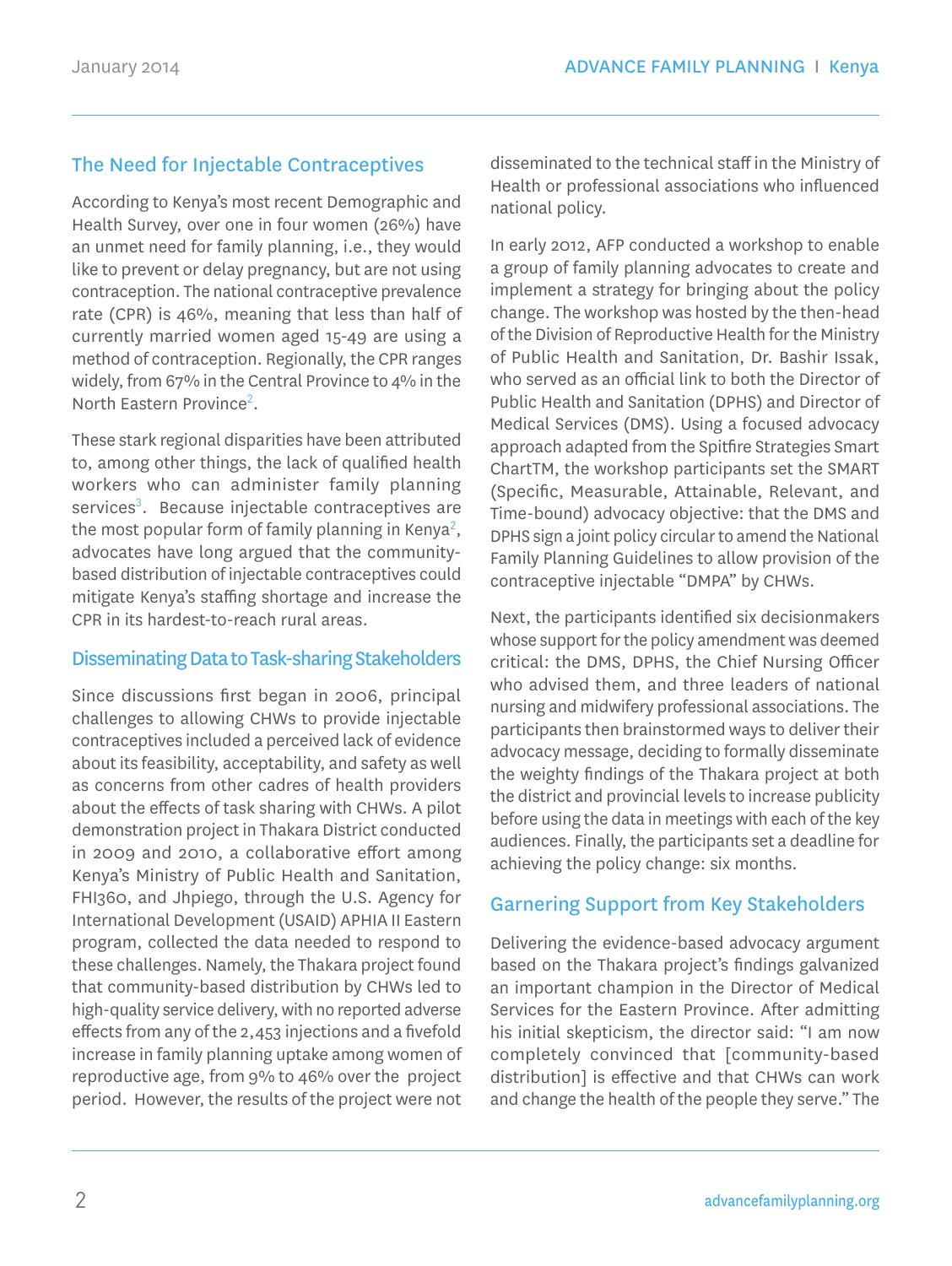*"I am now completely convinced that [community-based distribution] is effective, and that CHWs can work and change the health of the people they serve."*

 *—Director of Medical Services, Eastern Province, Kenya*

provincial nursing official vocalized similar support. Both opinions were influential to persuading the other four decisionmakers.

Different decisionmakers focused on different data from the Thakara project. The midwifery association, for example, was interested in the positive effects of community-based distribution on antenatal care and skilled delivery attendance, while the Chief Nursing Officer and one of the nursing associations were interested in the absence of adverse events. The Director of Medical Services sought data beyond that collected by the Thakara project regarding family planning uptake in other provinces and districts.

In all cases, deferring to the interests of each stakeholder and adapting the advocacy message with available data led to the necessary endorsements for the policy change. One of the nursing associations conditioned its endorsement upon supportive supervision of all CHWs offering injections and on the prioritization of community-based distribution in the hardest-to-reach areas. AFP was able to address these conditions in its final draft of the policy circular. In November 2012, just over six months after the initial workshop, the policy circular was signed.

## Lessons Learned

AFP's SMART advocacy approach works well to plan for policy changes, but the approach must be adapted to each local context. The AFP-supported workshop that followed the Thakara project presented the first opportunity for family planning stakeholders to create an advocacy strategy to achieve community-based distribution of injectable contraceptives, largely through focused dissemination of existing data to key decisionmakers. However, an advocacy strategy does not always proceed in the order planned:

Opportunities to meet with stakeholders must be taken whenever possible, and unplanned events, such as a nurses' strike, tested advocates' flexibility and improvisational skills. It is also important to recognize the limited engagement of most stakeholders and to identify early on the stakeholders who will be best equipped to move the strategy forward.

Ensure that there is sufficient evidence to support the proposed policy and convince technical stakeholders. The findings of the Thakara project were important, if not essential, to the endorsements of each key decisionmaker. The project concluded in 2010, but its results had not been formally presented by the time that the advocacy strategy was developed in early 2012. Public dissemination of research findings is often necessary to legitimize them and make them accessible to the technical stakeholders who advise the ultimate policymakers.

Use existing relationships and defer to stakeholder interests as much as possible when "making the case" for the proposed policy. The involvement of Dr. Bashir Isaak and other stakeholders who already held the trust of key decisionmakers enabled meetings that would not have occurred so quickly and easily otherwise. Deferring to stakeholder concerns wherever possible makes endorsement much more likely; in this case, acknowledging that one of the nursing associations had a strong interest in supportive supervision and adding that supervision to the policy led to its successful approval.

## Conclusion

The amendment to Kenya's family planning guidelines to permit the community-based distribution of the injectable contraceptive "DMPA" should help increase community access for family planning services